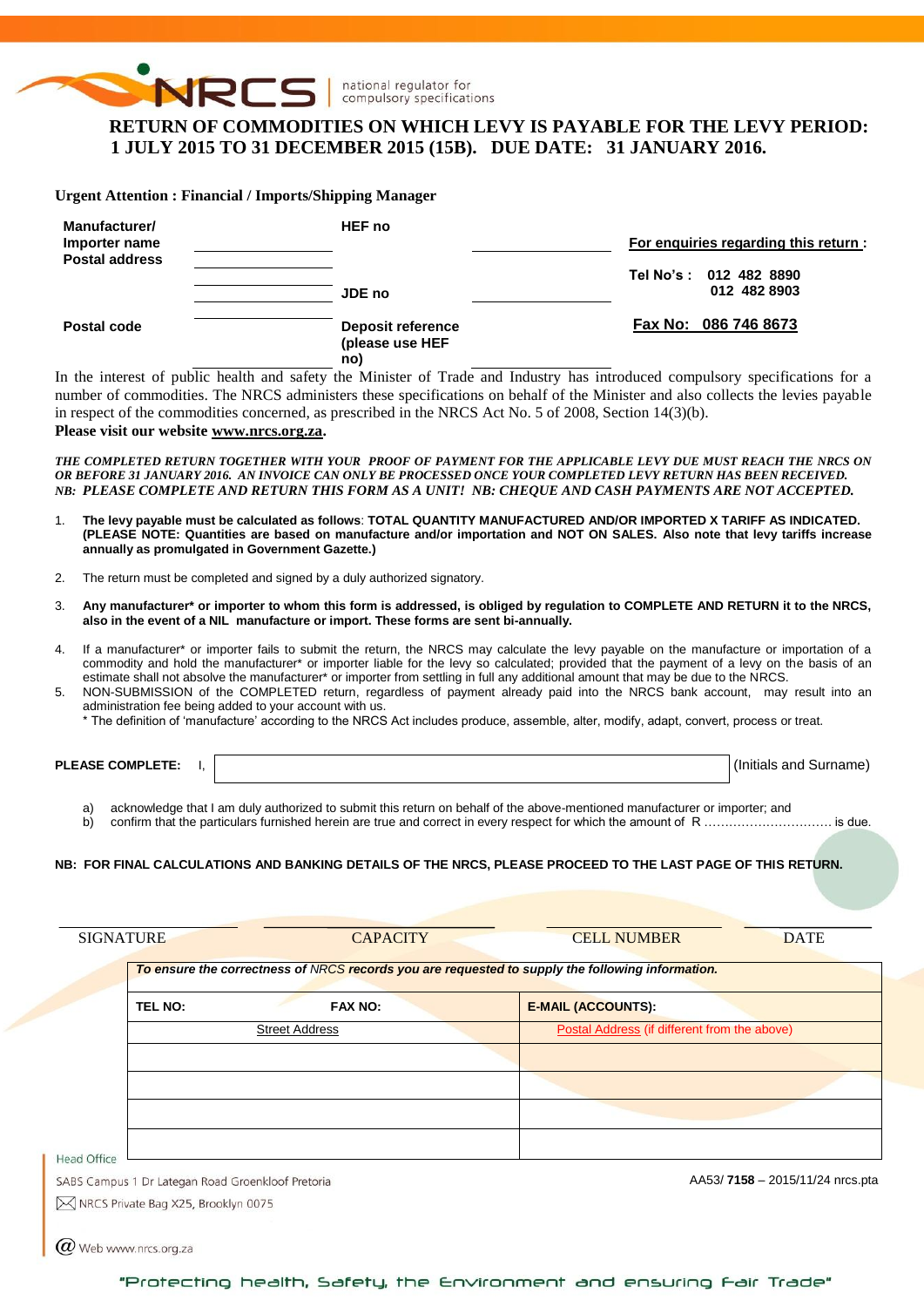#### **BU 7158 - 1 July to 31 December 2015 (B)** Page 2 of 6 ………..

#### **LIGHTERS FOR CIGARETTES, CIGARS AND PIPES**

| Code | Description of commodity                                            | <b>Quantity</b><br>manufactured<br><b>July to Sept</b> | Ouantity<br>imported<br><b>July to Sept</b> | <b>Quantity</b><br>Manufactured<br>Oct to Dec | Quantity<br>Imported<br>Oct to Dec | Total | Unit            | <b>Tariff</b> | Levy payable |
|------|---------------------------------------------------------------------|--------------------------------------------------------|---------------------------------------------|-----------------------------------------------|------------------------------------|-------|-----------------|---------------|--------------|
| 4510 | (VC 8076)<br>Disposable lighters (for cigarettes, cigars and pipes) |                                                        |                                             |                                               |                                    |       | 100<br>Lighters | R3,18         |              |
| 4511 | Refillable lighters (for cigarettes, cigars and pipes)<br>(VC 8076) |                                                        |                                             |                                               |                                    |       | 100<br>Lighters | R3,18         |              |

#### **FOOTWEAR**

| Code | Description of commodity            | Quantity<br>manufactured<br><b>July to Sept</b> | Ouantity<br>imported<br><b>July to Sept</b> | Ouantity<br>Manufactured<br>Oct to Dec | <b>Quantity</b><br>Imported<br>Oct to Dec | <b>Total</b> | Unit | <b>Tariff</b>      | Levy payable |
|------|-------------------------------------|-------------------------------------------------|---------------------------------------------|----------------------------------------|-------------------------------------------|--------------|------|--------------------|--------------|
| 4600 | (VC 9002)<br><b>Safety Footwear</b> |                                                 |                                             |                                        |                                           |              | Pair | R <sub>0</sub> .32 |              |

#### **BIOLOGICAL SAFETY CABINETS**

| Code | Description of commodity                                |           | <b>Quantity</b><br>manufactured<br><b>July to Sept</b> | Ouantity<br>imported<br><b>July to Sept</b> | Ouantity<br>Manufactured<br>Oct to Dec | Ouantity<br>Imported<br>Oct to Dec | Total | Unit | <b>Tariff</b>         | Levy payable |  |
|------|---------------------------------------------------------|-----------|--------------------------------------------------------|---------------------------------------------|----------------------------------------|------------------------------------|-------|------|-----------------------|--------------|--|
| 5310 | Microbiological safety cabinets (Classes I, II and III) | (VC 8041) |                                                        |                                             |                                        |                                    |       | Item | R <sub>4</sub> 704.00 |              |  |

#### **COAL / PARAFFIN-BURNING APPLIANCES**

| Code | Description of commodity                              | Ouantity            | Ouantity            | Ouantity     | Quantity   |       |      |                     |              |  |
|------|-------------------------------------------------------|---------------------|---------------------|--------------|------------|-------|------|---------------------|--------------|--|
|      |                                                       | manufactured        | imported            | Manufactured | Imported   | Total | Unit | <b>Tariff</b>       | Levy payable |  |
|      |                                                       | <b>July to Sept</b> | <b>July to Sept</b> | Oct to Dec   | Oct to Dec |       |      |                     |              |  |
| 8110 | (VC 8034)<br>Coal-burning stoves and heaters          |                     |                     |              |            |       | Item | R <sub>150,85</sub> |              |  |
|      |                                                       |                     |                     |              |            |       |      |                     |              |  |
| 8120 | Non-pressure paraffin stoves and heaters<br>(VC 9089) |                     |                     |              |            |       | Item | R <sub>2</sub> ,75  |              |  |
| 8130 | (VC 9093)<br>Pressurized paraffin fuelled appliances  |                     |                     |              |            |       | Item | R <sub>2</sub> ,75  |              |  |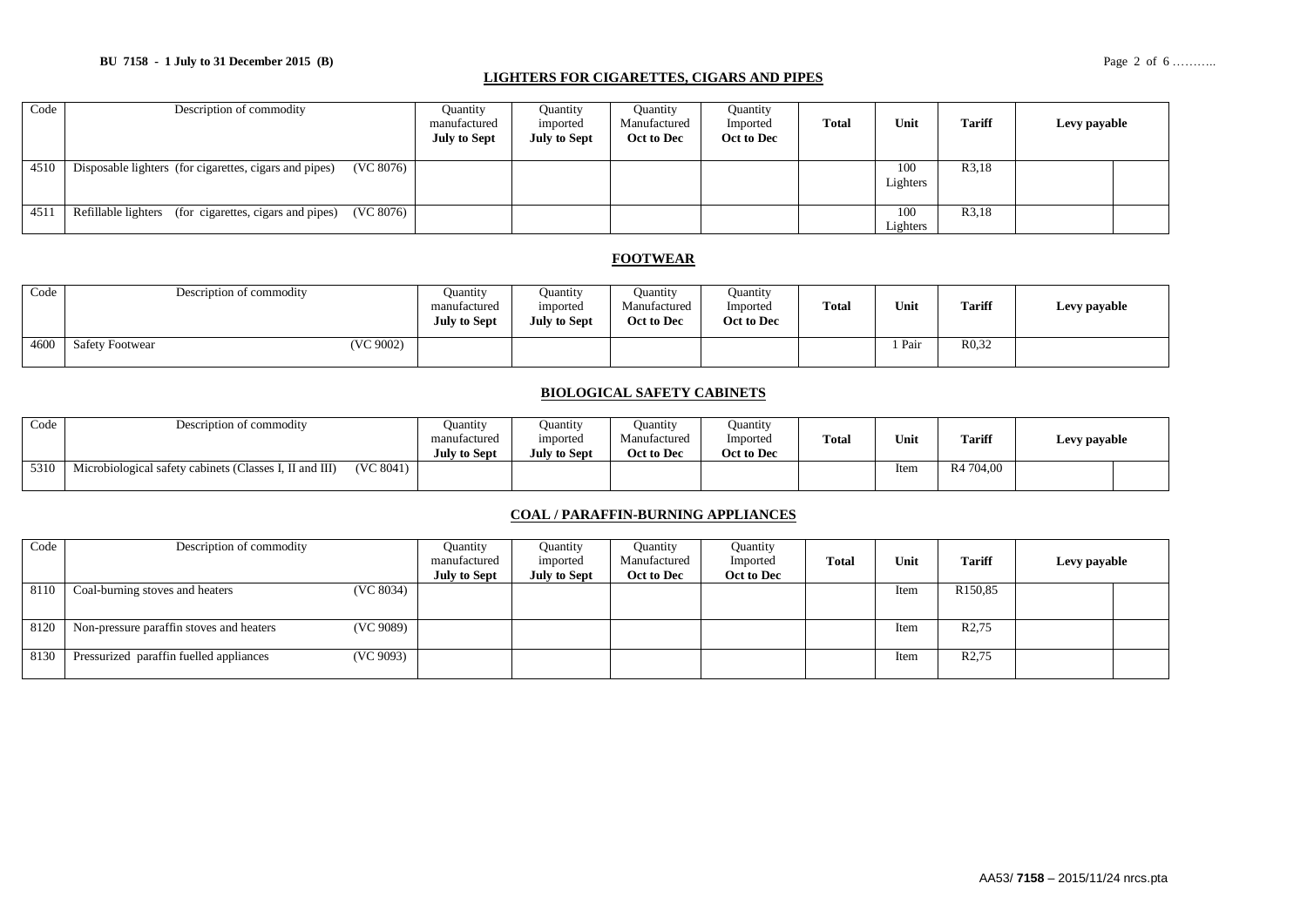#### **FIRE-ARMS**

| Code | Description of commodity                                              | Quantity<br>manufactured | Quantity<br>imported | Quantity<br>Manufactured | Quantity<br>Imported | <b>Total</b> | Unit | <b>Tariff</b>       | Levy payable |  |
|------|-----------------------------------------------------------------------|--------------------------|----------------------|--------------------------|----------------------|--------------|------|---------------------|--------------|--|
|      |                                                                       | <b>July to Sept</b>      | <b>July to Sept</b>  | Oct to Dec               | Oct to Dec           |              |      |                     |              |  |
| 8310 | .22 Rim fire arms<br>(VC 8028)                                        |                          |                      |                          |                      |              | Item | R 11,95             |              |  |
| 8311 | (VC 8028)<br>Revolvers                                                |                          |                      |                          |                      |              | Item | R <sub>18</sub> ,10 |              |  |
| 8312 | Centre fire rifles and pistols<br>(VC 8028)                           |                          |                      |                          |                      |              | Item | R <sub>18</sub> ,10 |              |  |
| 8313 | Double-barrel shotguns<br>(VC 8028)                                   |                          |                      |                          |                      |              | Item | R <sub>18</sub> ,10 |              |  |
| 8314 | Single-barrel shotguns<br>(VC 8028)                                   |                          |                      |                          |                      |              | Item | R <sub>15</sub> ,41 |              |  |
| 8315 | All types of replacement barrels<br>(VC 8028)                         |                          |                      |                          |                      |              | Item | R11,95              |              |  |
| 8316 | Modified rim- and center fire rifles, revolvers and pistols (VC 8028) |                          |                      |                          |                      |              | Item | R <sub>23</sub> ,52 |              |  |
| 8317 | Modified double-barrel shotguns<br>(VC 8028)                          |                          |                      |                          |                      |              | Item | R23,52              |              |  |
| 8318 | Modified single-barrel shotguns<br>(VC 8028)                          |                          |                      |                          |                      |              | Item | R21,73              |              |  |

#### **TIMBER**

| Code | Description of commodity                 | Ouantity<br>manufactured<br>July to Sept | Ouantity<br>imported<br><b>July to Sept</b> | <b>Ouantity</b><br>manufactured<br>Oct to Dec | <b>Ouantity</b><br>Imported<br>Oct to Dec | <b>Total</b> | Unit                  | <b>Tariff</b> | Levy payable |
|------|------------------------------------------|------------------------------------------|---------------------------------------------|-----------------------------------------------|-------------------------------------------|--------------|-----------------------|---------------|--------------|
| 4710 | (VC 9092)<br>Preservative Treated Timber |                                          |                                             |                                               |                                           |              | Per<br>m <sup>3</sup> | R 1,18        |              |

### **CEMENT**

| Code | Description of commodity   | Ouantity<br>manufactured<br><b>July to Sept</b> | Ouantity<br>imported<br><b>July to Sept</b> | <b>Quantity</b><br>Manufactured<br>Oct to Dec | Ouantity<br>Imported<br>Oct to Dec | <b>Total</b> | Unit                 | <b>Tariff</b> | Levy payable |
|------|----------------------------|-------------------------------------------------|---------------------------------------------|-----------------------------------------------|------------------------------------|--------------|----------------------|---------------|--------------|
| 8400 | (VC 9085)<br><b>Cement</b> |                                                 |                                             |                                               |                                    |              | Per<br>Metric<br>Ton | $R_{0,20}$    |              |

#### **DISINFECTANTS & DETERGENTS**

#### **NB : QUANTITY TO BE ROUNDED OFF TO THE NEXT FULL UNIT !!**

| Code | Description of commodities                             | Quantity<br>Manufactured<br>July to Sept | <b>Ouantity</b><br>Imported<br><b>July to Sept</b> | <b>Quantity</b><br>Manufactured<br>Oct to Dec | Ouantity<br>Imported<br>Oct to Dec | <b>Total</b> | Unit                                 | <b>Tariff</b>      | Levy payable |  |
|------|--------------------------------------------------------|------------------------------------------|----------------------------------------------------|-----------------------------------------------|------------------------------------|--------------|--------------------------------------|--------------------|--------------|--|
| 8700 | (VC 8054)<br>Disinfectants and Detergent-disinfectants |                                          |                                                    |                                               |                                    |              | 100<br>liters or<br>$100 \text{ kg}$ | R <sub>6</sub> ,52 |              |  |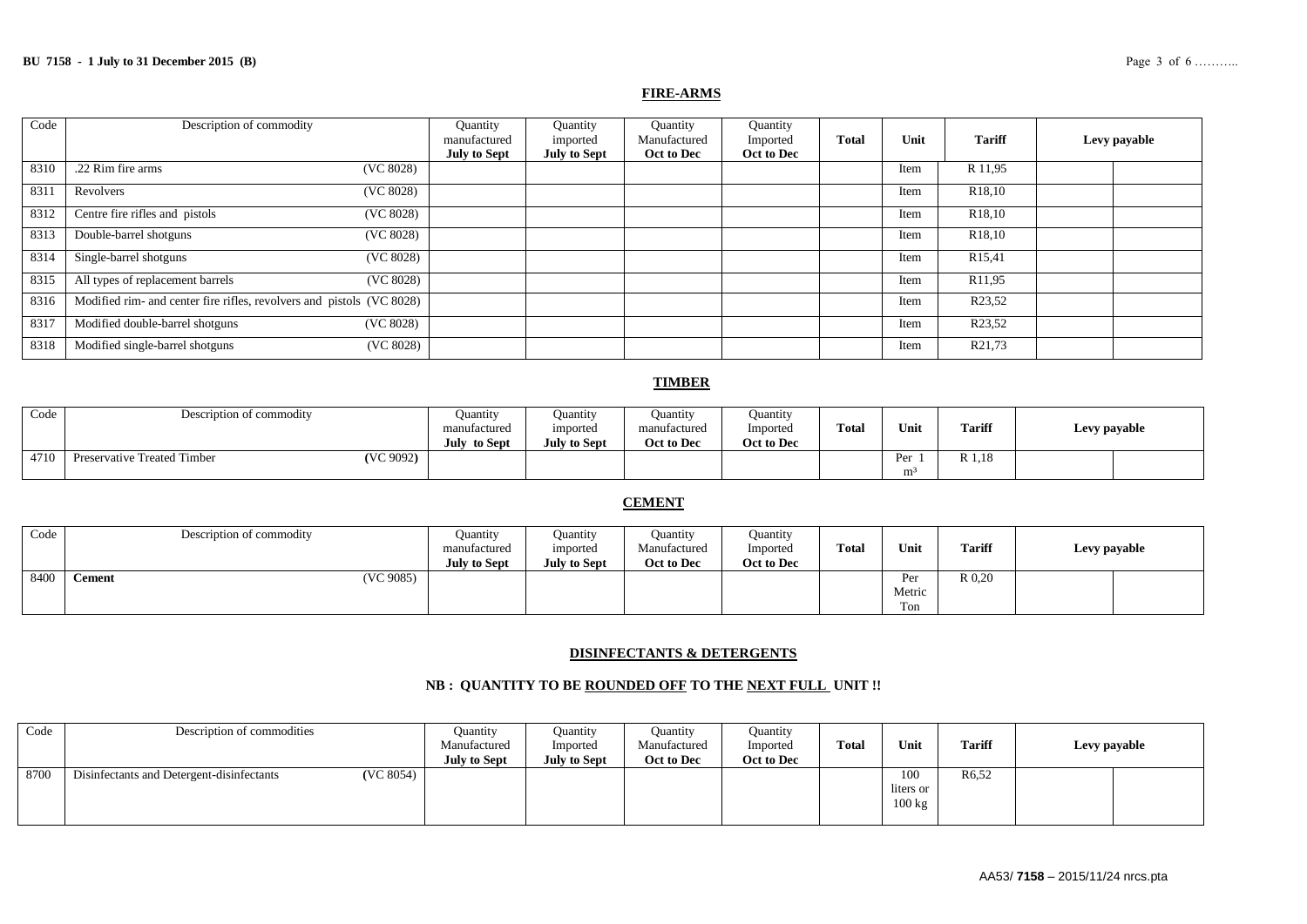#### **PERSONAL PROTECTIVE EQUIPMENT**

| Code  | Description of commodities                                                                                                                                       | Quantity<br>manufactured | Quantity                        | Quantity<br>Manufactured | Quantity               | <b>Total</b> | Unit | <b>Tariff</b>       |              |
|-------|------------------------------------------------------------------------------------------------------------------------------------------------------------------|--------------------------|---------------------------------|--------------------------|------------------------|--------------|------|---------------------|--------------|
|       |                                                                                                                                                                  | <b>July to Sept</b>      | Imported<br><b>July to Sept</b> | Oct to Dec               | imported<br>Oct to Dec |              |      |                     | Levy payable |
| 8280  | Gas filters and combined filters<br>(SANS 54387)<br>(VC 8072)                                                                                                    |                          |                                 |                          |                        |              | Item | R 0.36              |              |
| 82802 | Filters for connection by means of breathing hoses to face pieces<br>(VC 8072)<br>(SANS 275)                                                                     |                          |                                 |                          |                        |              | Item | R 0,36              |              |
| 8281  | Full-face masks<br>(SANS 50136)<br>(VC 8072)                                                                                                                     |                          |                                 |                          |                        |              | Item | R 11,21             |              |
| 8282  | Half masks and quarter masks<br>(SANS 50140)<br>(VC 8072)                                                                                                        |                          |                                 |                          |                        |              | Item | R 1,33              |              |
| 8283  | Filtering half masks to protect against particles<br>(SANS 50149)<br>(VC 8072)                                                                                   |                          |                                 |                          |                        |              | Item | $R$ 0.12            |              |
| 82830 | Valve filtering half masks to protect against gases or gases and<br>particles<br>(SANS 50405)<br>(VC 8032)                                                       |                          |                                 |                          |                        |              | Item | R 7,22              |              |
| 8284  | Half mask without inhalation valves and with separable filters to<br>protect against gases or gases and particles or particles only<br>(SANS 51287)<br>(VC 8072) |                          |                                 |                          |                        |              | Item | R 1,33              |              |
| 8285  | Particle filters<br>(SANS 50143)<br>(VC 8072)                                                                                                                    |                          |                                 |                          |                        |              | Item | R 0.27              |              |
| 8290  | Powered filtering devices incorporating a helmet or a hood<br>(SANS 12941)<br>(VC 8072)                                                                          |                          |                                 |                          |                        |              | Item | R117,18             |              |
| 82900 | Power assisted filtering devices incorporating full face masks,<br>half masks or quarter masks<br>(SANS 12942)<br>(VC 8072)                                      |                          |                                 |                          |                        |              | Item | R117,18             |              |
| 8291  | Compressed air line breathing apparatus for use with demand<br>valve for use with a full face mask (SANS 54593-1) (VC 8072)                                      |                          |                                 |                          |                        |              | Item | R74,02              |              |
| 82910 | Continuous flow compressed air line breathing apparatus<br>(SANS 54594) (VC 8072)                                                                                |                          |                                 |                          |                        |              | Item | R74,02              |              |
| 82912 | Compressed air line breathing apparatus with demand valve for<br>use with a half mask at positive pressure<br>(SANS 54593-2) (VC 8072)                           |                          |                                 |                          |                        |              | Item | R74,02              |              |
| 8292  | Fresh air hose breathing apparatus for use with full face mask,<br>half mask or mouthpiece assembly (SANS 50138) (VC 8072)                                       |                          |                                 |                          |                        |              | Item | R74,02              |              |
| 82920 | Powered fresh air hose breathing apparatus incorporating a hood<br>(SANS 50269)<br>(VC 8072)                                                                     |                          |                                 |                          |                        |              | Item | R74,02              |              |
| 8293  | Self-contained closed-circuit breathing apparatus of the<br>compressed oxygen or compressed oxygen-nitrogen type<br>(SANS 50145)<br>(VC 8072)                    |                          |                                 |                          |                        |              | Item | R1 103,00           |              |
| 8294  | Self-contained open-circuit compressed air breathing apparatus<br>(SANS 50137)<br>(VC 8072)                                                                      |                          |                                 |                          |                        |              | Item | R <sub>161,75</sub> |              |
| 8295  | Self-contained closed-circuit breathing apparatus for escape<br>(SANS 53794)<br>(VC 8072)<br>apparatus                                                           |                          |                                 |                          |                        |              | Item | R144,31             |              |
| 82951 | Self-contained open-circuit compressed air breathing apparatus<br>with full face mask or mouthpiece assembly for escape<br>(SANS 50402)<br>(VC 8032)             |                          |                                 |                          |                        |              | Item | R 222,00            |              |
| 82952 | Filtering devices with hood for self-rescue from fire<br>(SANS 50403)<br>(VC 8032)                                                                               |                          |                                 |                          |                        |              | Item | R 30,14             |              |
| 82953 | Filter self-rescuers for protection against carbon monoxide<br>(SANS 50404)<br>(VC 8032)                                                                         |                          |                                 |                          |                        |              | Item | R 15,07             |              |
| 82955 | Compressed air escape apparatus with a hood<br>(SANS 51146) (VC 8032)                                                                                            |                          |                                 |                          |                        |              | Item | R188,88             |              |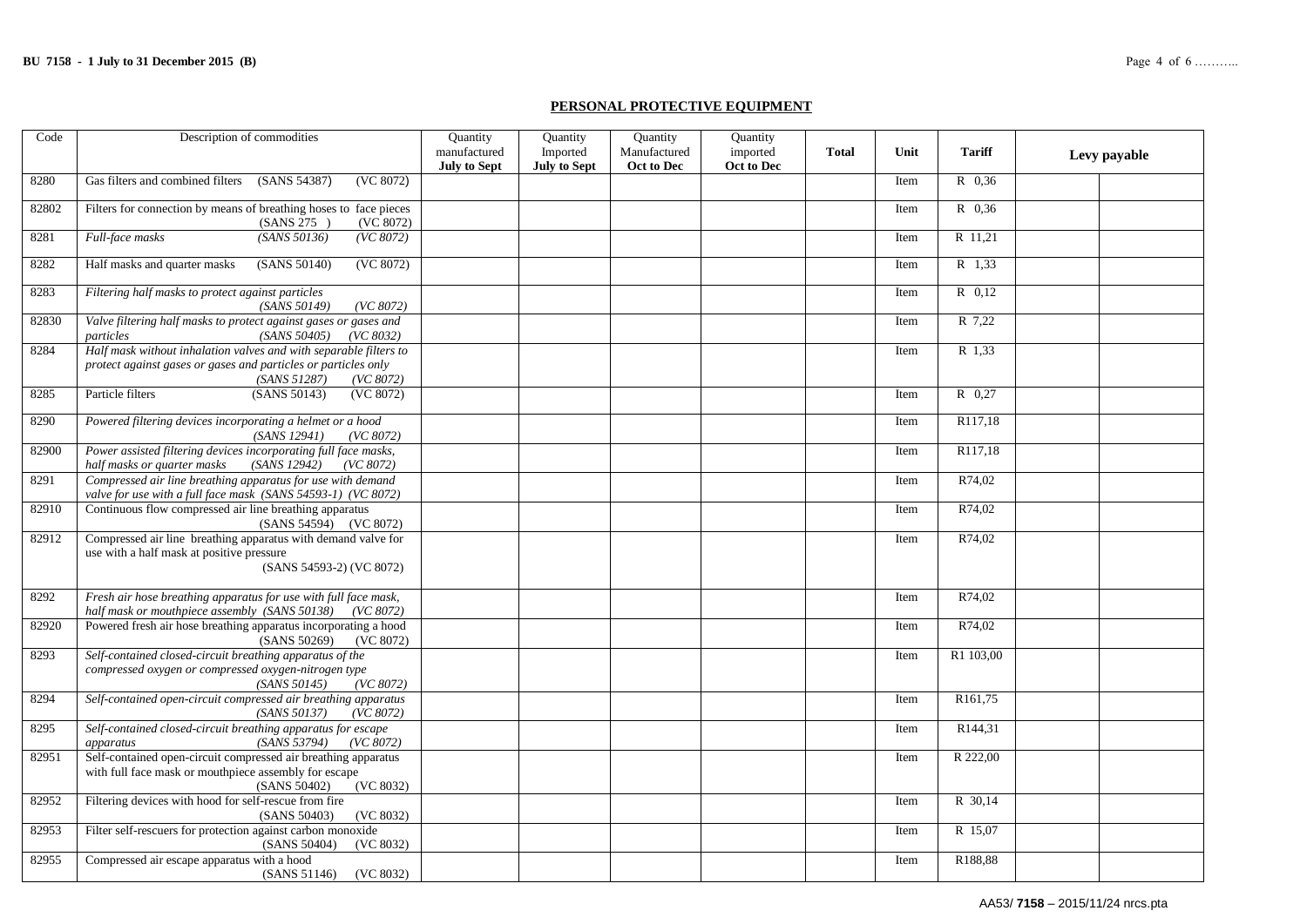| Code  | Description of commodities                                                                      | Quantity<br>manufactured<br><b>July to Sept</b> | Quantity<br>imported<br><b>July to Sept</b> | Quantity<br>Manufactured<br>Oct to Dec | Quantity<br>Imported<br>Oct to Dec | <b>Total</b> | Unit | <b>Tariff</b>      | Levy payable |
|-------|-------------------------------------------------------------------------------------------------|-------------------------------------------------|---------------------------------------------|----------------------------------------|------------------------------------|--------------|------|--------------------|--------------|
| 4310  | Swimming aids that are carried or worn on the body<br>(SANS 53138-1) (VC 8032)                  |                                                 |                                             |                                        |                                    |              | Item | R 0.25             |              |
| 4312  | Swim seats<br>(SANS 53138-3) (VC 8032)                                                          |                                                 |                                             |                                        |                                    |              | Item | R 0.60             |              |
| 4314  | Buoyancy aids (level 50)<br>(SANS 12402-5) (VC 8032)                                            |                                                 |                                             |                                        |                                    |              | Item | R7,26              |              |
| 4315  | Special purpose buoyancy aids (SANS 12402-6) (VC 8032)                                          |                                                 |                                             |                                        |                                    |              | Item | R 7,26             |              |
| 4313  | Lifejackets for inland / close to shore conditions (level 100)<br>$(SANS 12402-4)$<br>(VC 8032) |                                                 |                                             |                                        |                                    |              | Item | R <sub>14,53</sub> |              |
| 43131 | Lifejackets for offshore conditions (level 150)<br>(VC 8032)<br>$(SANS 12402-3)$                |                                                 |                                             |                                        |                                    |              | Item | R <sub>14,53</sub> |              |
| 43132 | Lifejackets for extreme offshore conditions (level 275)<br>(VC 8032)<br>$(SANS 12402-2)$        |                                                 |                                             |                                        |                                    |              | Item | R <sub>14,53</sub> |              |
| 43133 | Lifejackets for seagoing ships<br>$(SANS 12402-1)$<br>(VC 8032)                                 |                                                 |                                             |                                        |                                    |              | Item | R <sub>14,53</sub> |              |
| 43134 | Special Purpose lifejackets<br>$(SANS 12402-6)$<br>(VC 8032)                                    |                                                 |                                             |                                        |                                    |              | Item | R <sub>14,53</sub> |              |

#### **SWIMMING AIDS / LIFE JACKETS**

## **SAFETY GLASS / GLAZING MATERIALS**

| Code | Description of commodities                                  | <b>Quantity</b><br>manufactured<br><b>July to Sept</b> | Ouantity<br>Imported<br><b>July to Sept</b> | Ouantity<br>manufactured<br>Oct to Dec | <b>Ouantity</b><br>Imported<br>Oct to Dec | <b>Total</b> | Unit                | <b>Tariff</b>     | Levy payable |
|------|-------------------------------------------------------------|--------------------------------------------------------|---------------------------------------------|----------------------------------------|-------------------------------------------|--------------|---------------------|-------------------|--------------|
| 4400 | (VC 9003)<br>Safety glass and other safety glazing material |                                                        |                                             |                                        |                                           |              | Per $1 \text{ m}^2$ | R <sub>0.21</sub> |              |

**Please note: Should you require technical advice or any other information regarding these commodities, please contact Simon Odendaal at Tel 012 482 8860**